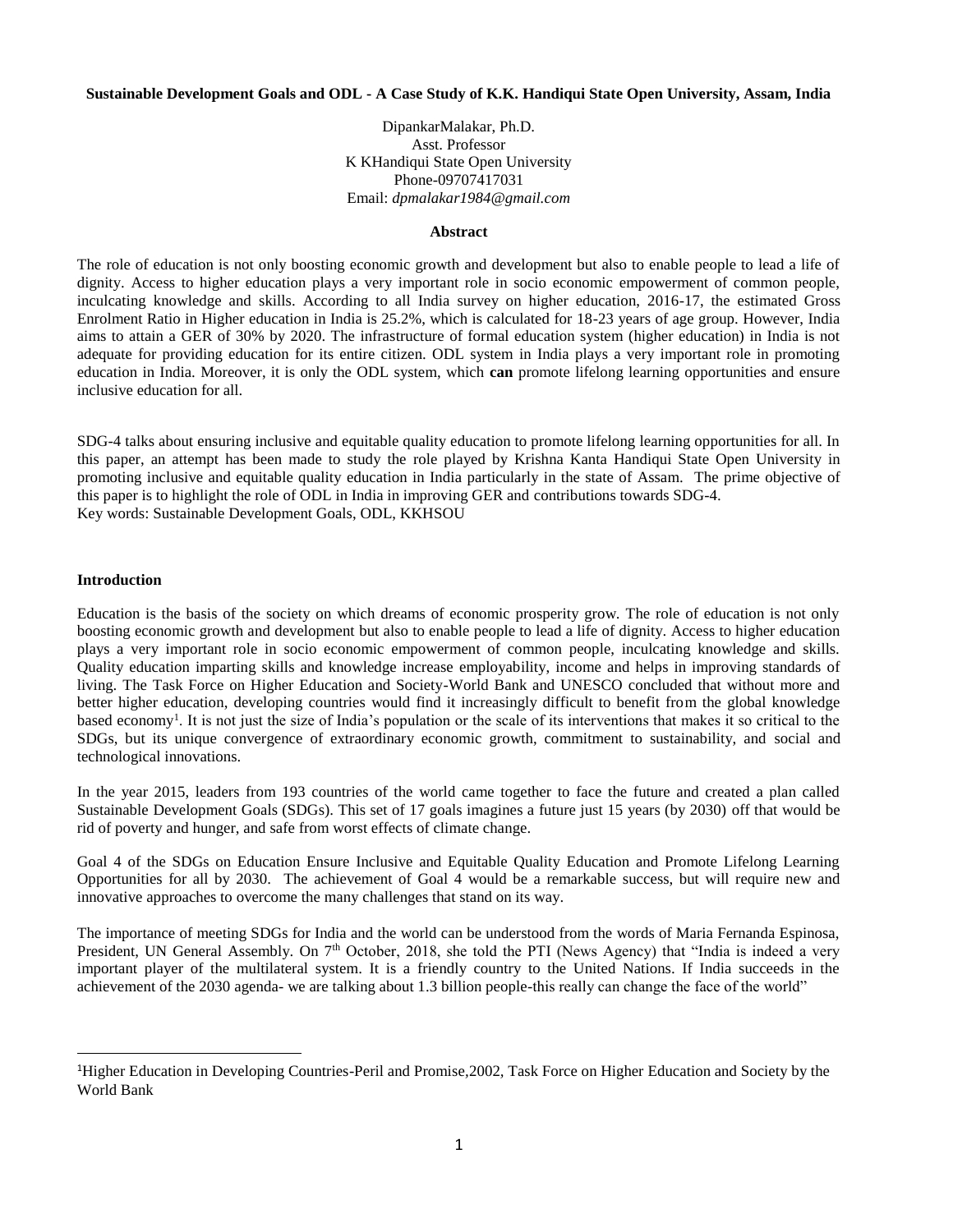Given the importance accorded by the Government of India for achieving SDGs, The National Institution for Transforming India decided to estimate the progress through a single measurable index that would serve as an advocacy tool and trigger action at the State level. Seventeen States and UTs are front runners with index score greater than or equal to 65. Eight states and UTs are categorized as Aspirants with index score less than 50. The state of Assam has a score 54 and is ranked as a performer state. Among the countries of the world India's SDG Index Score for the Goal of Quality Education is 58. India is yet to walk a long distance so far education is concerned.

# **Objectives**

Education is the precondition for development, be it social or economical. The broad objective of this paper is to study the contribution of ODL institutions towards achieving Sustainable Development Goal. The Gross Enrolment Ratio (GER) in Higher education in India is 25.8%, which is calculated for 18-23 years of age group. There is huge scope and need for improving GER. The ODL institutions in India can play a very important role in providing education to Indian masses. With this objective, the following objectives are set as the core issues of the present paper.

- 1. to study the status of ODL education in India
- 2. to study the role of ODL institutions in promoting education in India and its contribution towards SDGs through a case study of KKHSOU; and
- 3. the role of ODL institutions in improving quality of primary school teachers through a case study of KKHSOU

# **Methodology**

For the purpose of the study, one ODL institution of India namely Krishna Kanta Handiqui State Open University is selected. For the purpose of study, both primary and secondary data are used. Primary data related to the learners are used for the study. Data related to teachers' training programme is also used for the purpose of the study. Secondary data are collected from various reports published by Ministry of Human Resource Development; India, United Nations, Census of India etc. In addition to the reports, articles and papers published by various institutions and individuals are also consulted for the purpose of the study. For the purpose of analysis, wherever possible, data of ten years are tabulated and percentages are calculated. Conclusions are drawn on the basis of such tabulated data.

## **Scenario of Higher Education in India**

India is a vast country with more than 130 crore population. According to All India Survey on Higher Education, 2017-18, there are 903 Universities, 39050 Colleges and 10011 Stand Alone Institutions in India for imparting higher education. Number of colleges per lakh eligible population (population in the age-group 18 to 23 years) varies from 7 in Bihar to 51 in Karnataka.

Besides one central Open University, 14 State Open Universities and one Private State Open University there are 110 dual mode Universities which offer education through distance mode also. The following table gives the numbers of University operating in India. The following table gives the detail of higher education institutions in India.

Table-1

| <b>Types of Universities</b>               | <b>No of Universities</b> |
|--------------------------------------------|---------------------------|
| Central University                         | 45                        |
| Central Open University                    | $\Omega$                  |
| <b>Institutions of National Importance</b> | 101                       |
| <b>State Public University</b>             | 351                       |
| Institute under State Legislature Act      | 0 <sub>5</sub>            |
| <b>State Open University</b>               | 14                        |
| <b>State Private University</b>            | 262                       |
| <b>State Private Open University</b>       | $\Omega$                  |
| Government Deemed University               | 33                        |
| Government Aided Deemed University         | 10                        |
| Private Deemed University                  | 80                        |
| Total                                      | 903                       |

Source: All India survey on higher education 2017-18.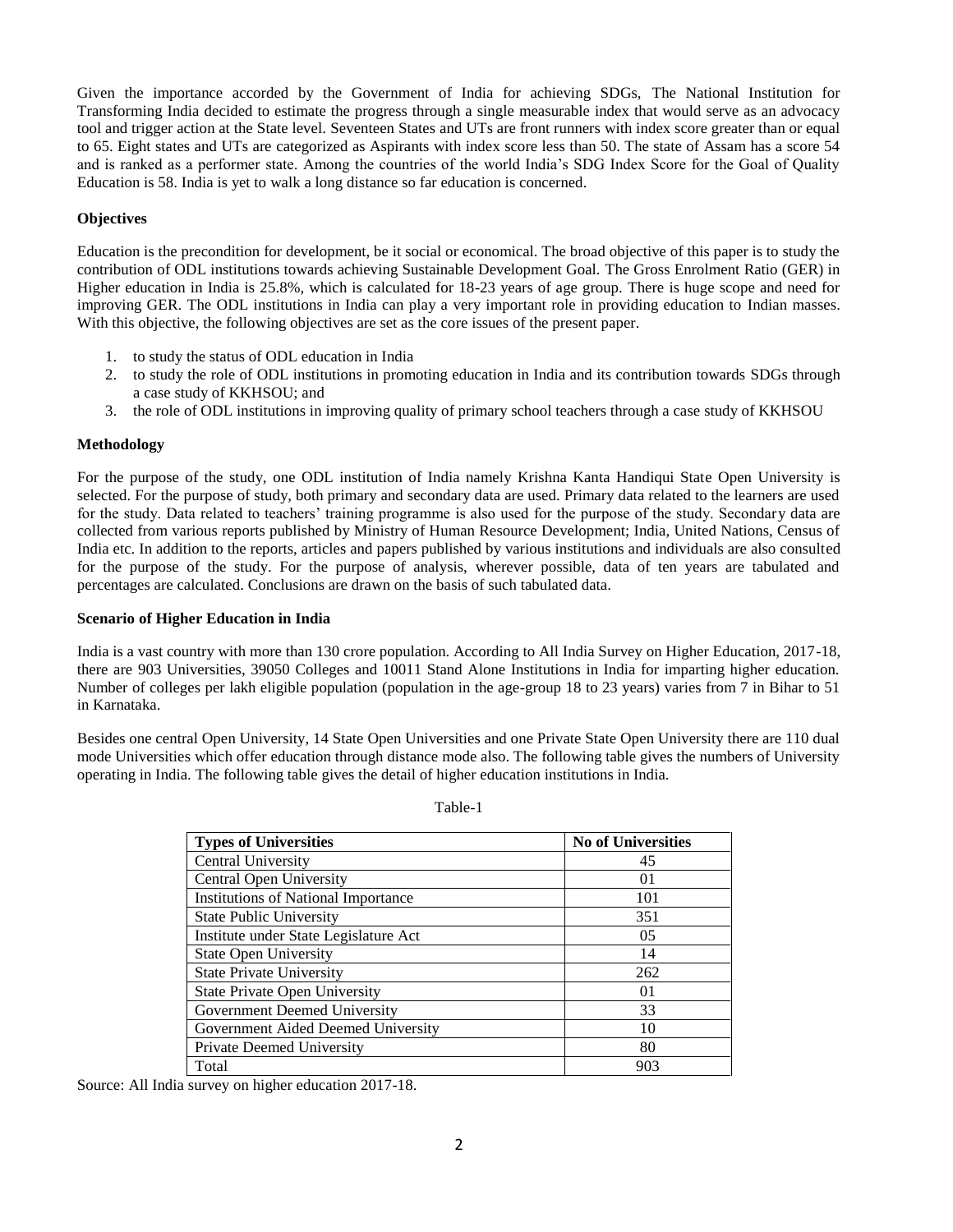## **Scenario of Higher Education in Assam**

According to All India Survey on Higher Education, 2017-18, In the state of Assam, there are 21 Universities, which includes 2 Central Universities, 10 State Universities, 1 State Open University, 5 State Private Universities and 3 Institutes of National Importance. There are more than 500 colleges (state and private) in the state. Number of colleges per lakh eligible population (population in the age-group 18 to 23 years) is 14.

## **Gross Enrollment Ratio**

According to UNESCO, GER is the Number of students enrolled in a given level of education, regardless of age, expressed as a percentage of the official school-age population corresponding to the same level of education. Gross Enrolment Ratio (GER) in Higher education in India is calculated for 18-23 years of age group. Total enrolment in higher education, regardless of age, expressed as a percentage to the eligible official population (18-23 years) in a given school year. The GER is widely used to show the general level of participation in and capacity of higher education.

Gross Enrolment Ratio (GER) in Higher education in India is 25.4%, which is calculated for 18-23 years of age group. GER for male population is 26.3% and for females, it is 25.8%.ForScheduled Castes, it is 21.8% and for Scheduled Tribes, it is 15.9%. The following table gives the trends of GER in India of last ten years.

| Trends of GER in India |      |        |       |  |  |  |  |  |  |  |
|------------------------|------|--------|-------|--|--|--|--|--|--|--|
| Year                   | Male | Female | Total |  |  |  |  |  |  |  |
| 2008-09                | 15.8 | 11.4   | 13.7  |  |  |  |  |  |  |  |
| 2009-10                | 17.1 | 12.7   | 15.0  |  |  |  |  |  |  |  |
| 2010-11                | 20.8 | 17.9   | 19.4  |  |  |  |  |  |  |  |
| 2011-12                | 22.1 | 19.4   | 20.8  |  |  |  |  |  |  |  |
| 2012-13                | 22.7 | 20.1   | 21.5  |  |  |  |  |  |  |  |
| 2013-14                | 23.9 | 22.0   | 23.0  |  |  |  |  |  |  |  |
| 2014-15                | 25.3 | 23.2   | 24.3  |  |  |  |  |  |  |  |
| 2015-16                | 24.5 | 25.4   | 23.5  |  |  |  |  |  |  |  |
| 2016-17                | 25.2 | 26.0   | 24.5  |  |  |  |  |  |  |  |
| 2017-18                | 25.8 | 26.3   | 25.4  |  |  |  |  |  |  |  |

Table-2

Source: All India survey on higher education 2017-18

It can be observed from the data in table-2 that over the years India is improving its GER and from 13% in 2008-09 it has become 25.4% in 2017-18. At the same time India is able to improve the participation of women in higher education. From 2015-16 more female is enrolling in higher education than male which was not the case before 2015-16.

Over the years the ODL has become an important mode of obtaining degrees for a large numbers of learners across India who are either living in remote areas or unable to enroll in the formal education system. Distance enrolment constitutes about 11.0% of the total enrolment in higher education, of which 41.9% are female students. According to AISHE-2017- 18, At Post Graduate, Under Graduate, PG Diploma, Diploma, Certificate level share of distance enrolment in university is 29.6%, 64.3%, 2.3%, 2.5%, and 1.3% respectively.

# **Role of Distance Education in India**

| Enrollment in Distance Education in India 2017-18 |         |        |         |  |  |  |  |  |  |  |
|---------------------------------------------------|---------|--------|---------|--|--|--|--|--|--|--|
| Level                                             | Male    | Female | Total   |  |  |  |  |  |  |  |
| Post Graduate                                     | 612906  | 565601 | 1178507 |  |  |  |  |  |  |  |
| Under Graduate                                    | 1567538 | 986873 | 2554411 |  |  |  |  |  |  |  |
| PG Diploma                                        | 51658   | 38421  | 90079   |  |  |  |  |  |  |  |
| Diploma                                           | 72223   | 50521  | 122744  |  |  |  |  |  |  |  |
| Certificate                                       | 36313   | 49289  | 85602   |  |  |  |  |  |  |  |

Table-3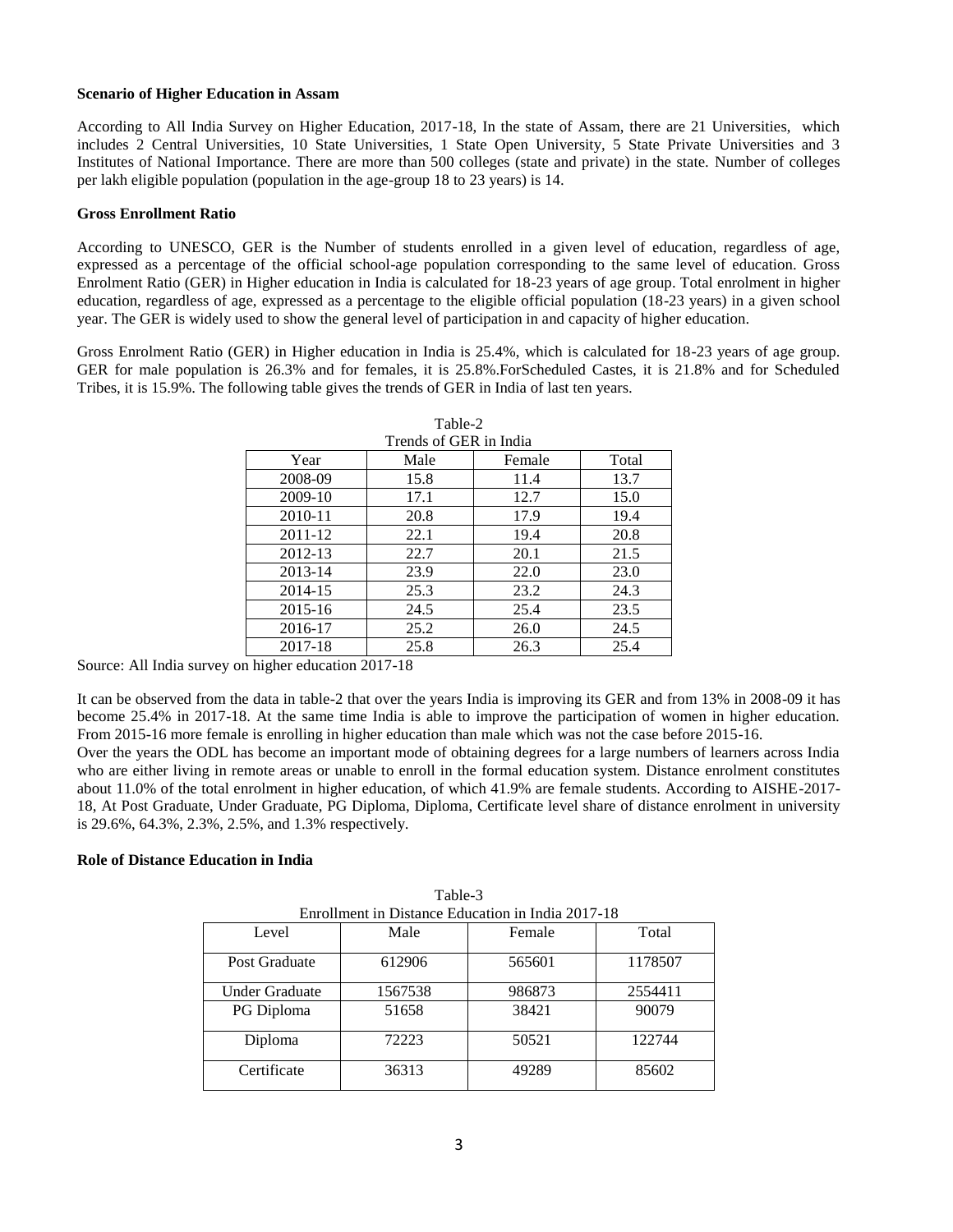| Integrated | 78           | ∼ר           | つぐ1<br>⊥ل⊿ |
|------------|--------------|--------------|------------|
| Total      | 2340816(58%) | 1690778(42%) | 4031594    |

Source: All India survey on higher education 2017-18

From the data in Table-3 it can be observed that a huge numbers of learners enrolled in various programmes offered through distance mode in India which contributing in increasing the GER. A total of 4031594 learners enrolled during 2017-18 out of which 42% are female learners and 58% are male learners. Except certificate programme in all other programmes enrollment of male learners is more than enrollment of female learners. Highest numbers of learners are enrolled in Under Graduate programmes followed by Post Graduate and Diploma programmes. Table-4

|                                      | Trends of emonifient in important programmes in Distance mode of Education in India |         |         |         |         |
|--------------------------------------|-------------------------------------------------------------------------------------|---------|---------|---------|---------|
| Programmes                           | 2013-14                                                                             | 2014-15 | 2015-16 | 2016-17 | 2017-18 |
| <b>Bachelor of Arts</b>              | 1435302                                                                             | 1380114 | 1672872 | 1709598 | 1651499 |
| Bachelors of Science                 | 272898                                                                              | 283185  | 201265  | 243606  | 222128  |
| Bachelor of<br>Commerce              | 408957                                                                              | 460644  | 453274  | 507441  | 464807  |
| Master of Arts                       | 729028                                                                              | 700338  | 652216  | 708599  | 677641  |
| Master of Business<br>Administration | 165260                                                                              | 148893  | 132929  | 127275  | 156911  |
| Master of Commerce                   | 148419                                                                              | 147253  | 149447  | 171101  | 171093  |
| <b>Master of Science</b>             | 125970                                                                              | 108962  | 96367   | 113938  | 105507  |
| Total*                               | 3285834                                                                             | 3229389 | 3358370 | 3581558 | 3449586 |

node of Education in India

Source: All India survey on higher education 2017-18

## \*Not the total enrollment in distance mode

Data in the table-4 shows the trends of enrollment in some important programmes in Distance mode of Education in India. It can be observed from the data in the table-4 that though a huge number of learners enrolled under various programmes in distance mode, however, there is a general decrease in enrollment through distance mode of education. Among the bachelor degree programmes maximum number of learners are enrolled in Bachelor of Arts programme followed by commerce and science. In case of Master Degree programmes maximum number of learners are enrolled in Master of Arts followed by Master of Commerce, Master of Business Administration and Master of Science.

Table-5

| Level                 | Male       | Female     | Total  |
|-----------------------|------------|------------|--------|
| Post Graduate         | 27781      | 32421      | 60202  |
| <b>Under Graduate</b> | 26702      | 13922      | 40624  |
| PG Diploma            | 1049       | 894        | 1943   |
| Diploma               | 3346       | 2894       | 6240   |
| Certificate           |            |            | 06     |
| All                   | 58883(54%) | 50132(46%) | 109015 |

Enrollment in Distance Education in Assam 2017-18

Source: All India survey on higher education 2017-18

Data related to enrollment in distance education during 2017-18is given in the table-5. It can be observed from the data in the table that a total of 109015 learners enrolled in distance mode different programmes during 2017-18 out of which 46%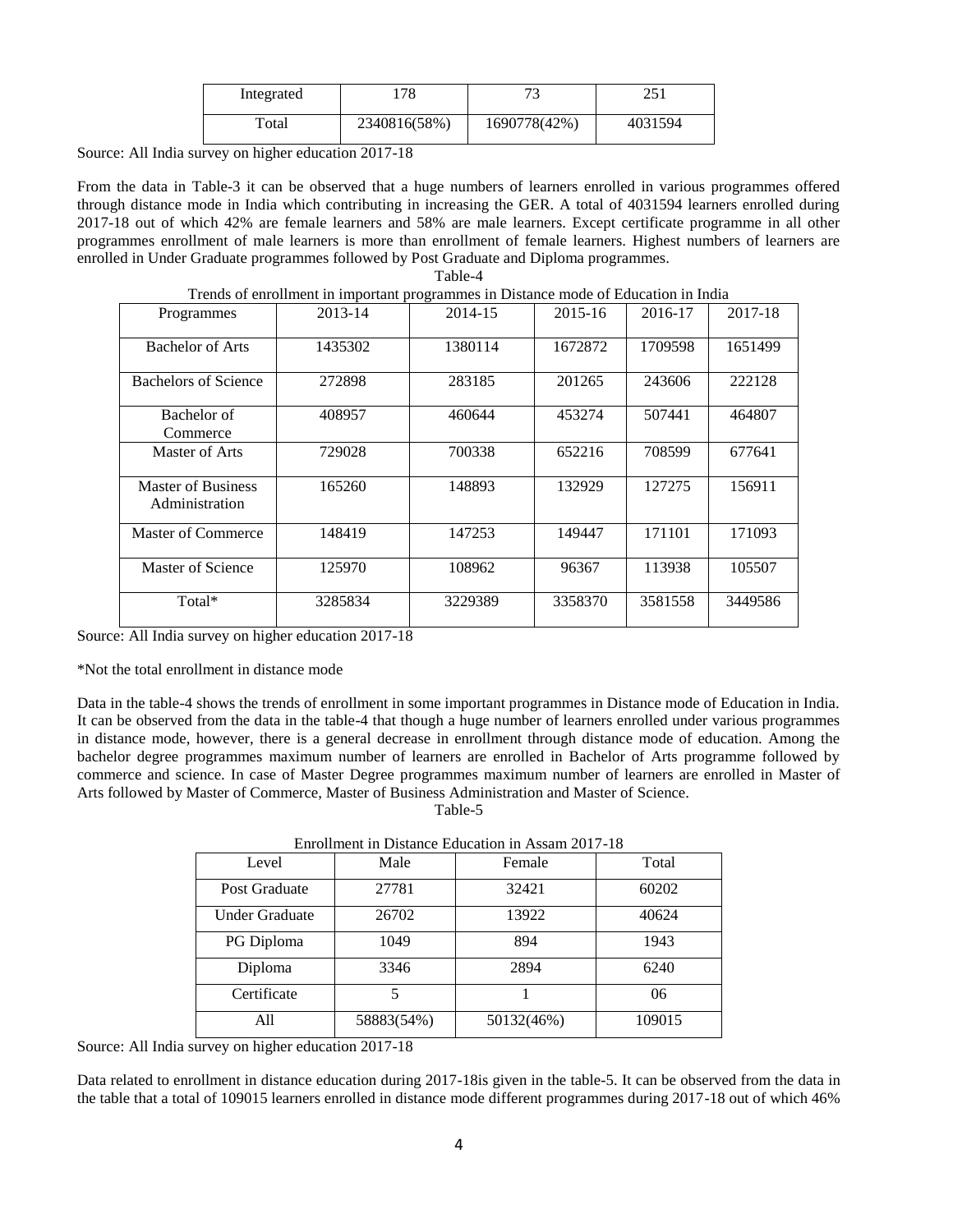are female learners and 54% are male learners. Maximum learners are enrolled in post graduate programmes followed by under graduate programme and number of female learners enrolled in post graduate programme is more than male learners. However, in under graduate programme the number of male learners is almost double than female learners.

## **The Case Study**

Krishna KantaHandiqui State Open University, the only open university of North East India, is playing a very important role in providing access, equity and quality education in the state of Assam giving the opportunity to enroll in higher education to all section of people living in the society, without any age bar. The university is located in the state of Assam and the operational jurisdiction of the University is limited to the state territory. The University has taken the bigger responsibility of spreading higher education to the unreached one in the state, its motto being *education beyond barriers*  for sustainable development. Since its inception in the year 2006, the University enrolled more than 1, 80,000 learners through various programmes. The University has given the opportunity of life long learning to all those who fail to enroll themselves in conventional educational institutions, they include the dropped out learners for any reasons, women who fail to continue her education due to early marriage, defence personnels, factory workers, jail inmates and so on and so forth. The University is tailoring various academic programmes to suit the needs of different section of the society so that more people can enroll in higher education and take the opportunity of lifelong learning. Over the years, the University has been able to increase enrollment of learners in various programmes by motivating various classes of people living in the society to enroll themselves in higher education and fulfill their dreams.

### Table-6

## Enrollment in UG Programmes of KKHSOU

| Programmes                                        | 2008-<br>09 | 2009-<br>10 | 2010-<br>11 | $2011 -$<br>12 | $2012 -$<br>13 | $2013-$<br>14 | $2014-$<br>15 | $2015 -$<br>16 | $2016 -$<br>17 | $2017 -$<br>18 | 2018-<br>19 | Total  |
|---------------------------------------------------|-------------|-------------|-------------|----------------|----------------|---------------|---------------|----------------|----------------|----------------|-------------|--------|
| $\sigma$ f<br>Bachelor<br>Arts                    | 4250        | 8080        | 13671       | 22312          | 19531          | 19580         | 19391         | 15110          | 19086          | 21453          | 8078        | 170542 |
| $\sigma$ f<br><b>Bachelors</b><br>Commerce        | 210         | 381         | 497         | 710            | 427            | 477           | 485           | 446            | 479            | 461            | 285         | 4858   |
| Bachelor of<br>Mass Comm                          | 305         | 317         | 263         | 163            | 130            | 113           | 103           | 93             | 71             |                |             | 1558   |
| Bachelor of<br><b>Business</b><br>Administration  | 281         | 252         | 189         | 123            | 83             | 73            | 62            | 66             | 40             | 57             | 65          | 1291   |
| $\sigma$ f<br>Bachelor<br>Computer<br>Application | 470         | 465         | 441         | 320            | 235            | 238           | 147           | 131            | 152            | 162            | 113         | 2874   |
| Total                                             | 5516        | 9495        | 15061       | 23626          | 20406          | 20481         | 20188         | 15846          | 19828          | 22133          | 8542        | 181123 |

Source: KKHSOU

From the data in Table-6 it can be observed that the numbers of learners enrolled in different bachelor degree programmes increased from 5516 in 2008-09 to 22133 in 2017-18. However, there is drastic fall in enrollment in 2018 because of short duration of admission time (only 14 days) due to delay in getting permission for different programmes from University Grants Commission, India. It can also be observed from the data in the table that maximum numbers of learners are enrolled in Bachelors of Arts programme and other bachelor degree programmes attract less numbers of learners compared to Bachelors of Arts. Except Bachelors of Arts and Bachelors of Commerce enrollment in other bachelor degree programmes shows gradual decrease.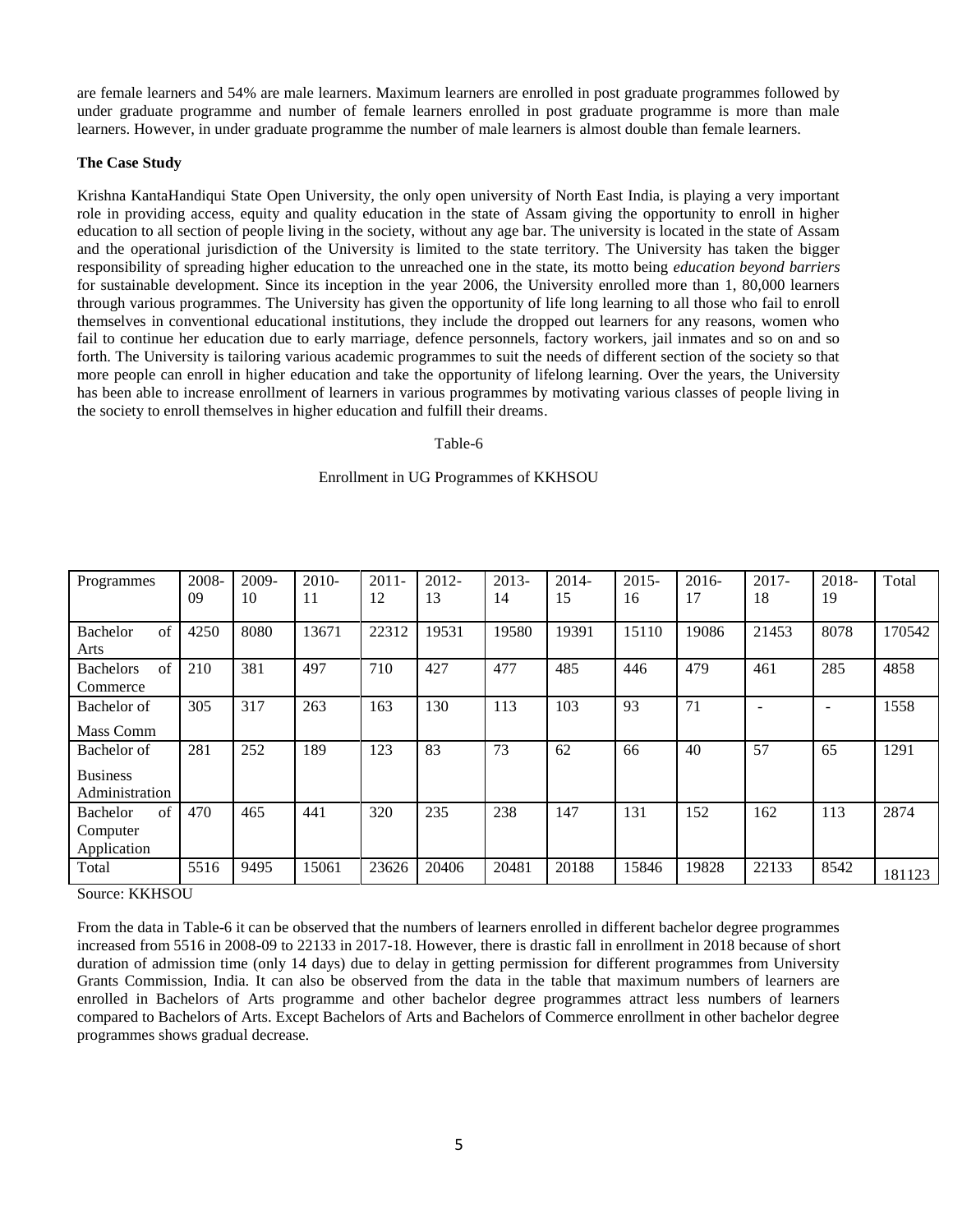### Table-7

## Male Female Ratio of learners Bachelors Degree Programmes of KKHSOU

| Progra<br>mmes                                    | Sex             | 2008-<br>09 | 2009-<br>10     | 2010-<br>11     | $2011 -$<br>12 | 2012-<br>13 | $2013-$<br>14 | 2014-<br>15 | $2015 -$<br>16  | 2016-<br>17     | 2017-<br>18                                   | 2018-<br>19    | Total       |
|---------------------------------------------------|-----------------|-------------|-----------------|-----------------|----------------|-------------|---------------|-------------|-----------------|-----------------|-----------------------------------------------|----------------|-------------|
| Bachel                                            | Male            | 2785        | 4556            | 7933            | 12564          | 11177       | 11623         | 11326       | 9037            | 11660           | 13952                                         | 4853           | 101466(59%) |
| of<br><b>or</b><br>Arts                           | Female          | 1465        | 3524            | 5738            | 9748           | 8354        | 7957          | 8065        | 6073            | 7426            | 7501                                          | 3225           | 69076(41%)  |
|                                                   | Total           | 4250        | 8080            | 13671           | 22312          | 19531       | 19580         | 19391       | 15110           | 19086           | 21453                                         | 8078           | 170542      |
| Bachel                                            | Male            | 194         | 334             | 441             | 625            | 367         | 419           | 421         | 382             | 415             | 389                                           | 249            | 4236(87%)   |
| ors of<br>Comm                                    | Female          | 16          | 47              | 56              | 85             | 60          | 58            | 64          | 64              | 64              | 72                                            | 36             | 622(13%)    |
| erce                                              | Total           | 210         | 381             | 497             | 710            | 427         | 477           | 485         | 446             | 479             | 461                                           | 285            | 4858        |
|                                                   | Male            | 193         | 196             | 167             | 99             | 83          | $70\,$        | 60          | 55              | 45              | $-***$                                        | $\bar{\omega}$ | 968(62%)    |
| Bachel<br>ors of<br>Mass<br>Comm<br>unicati<br>on | Female          | 112         | 121             | 96              | 64             | 47          | 43            | 43          | 38              | 26              | $\overline{a}$                                | --             | 590(38%)    |
|                                                   | Total           | 305         | 317             | 263             | 163            | 130         | 113           | 103         | 93              | $\overline{71}$ | $\mathord{\hspace{1pt}\text{--}\hspace{1pt}}$ | --             | 1558        |
| Bachel<br>or of                                   | Male            | 232         | 214             | 157             | 98             | 69          | 58            | 52          | 54              | 37              | 47                                            | 55             | 1073(83%)   |
| <b>Busine</b><br>SS<br>Admin<br>istratio<br>n     | Female          | 49          | $\overline{38}$ | $\overline{32}$ | 25             | 14          | 15            | 10          | $\overline{12}$ | 3               | 10                                            | 10             | 218(17%)    |
|                                                   | Total           | 281         | 252             | 189             | 123            | 83          | 73            | 62          | 66              | 40              | $\overline{57}$                               | 65             | 1291        |
| Bachel                                            | Male            | 383         | 377             | 352             | 255            | 187         | 165           | 87          | 105             | 114             | 134                                           | 101            | 2260(79%)   |
| of<br><b>or</b><br>Comp                           | Female          | 87          | 88              | 89              | 65             | 48          | 73            | 60          | 26              | 38              | 28                                            | 12             | 614(21%)    |
| uter<br>Applic<br>ation                           | Total           | 470         | 465             | 441             | 320            | 235         | 238           | 147         | 131             | 152             | 162                                           | 113            | 2874        |
| Total                                             | Male            |             |                 |                 |                |             |               |             |                 |                 |                                               |                | 11003(61%)  |
|                                                   | Female<br>Total |             |                 |                 |                |             |               |             |                 |                 |                                               |                | 71120(39%)  |
|                                                   |                 |             |                 |                 |                |             |               |             |                 |                 |                                               |                | 181123      |

Source: KKHSOU

\*\* The course was merged with Bachelor of Arts as Bachelors of Arts in Mass Communication

Table-7 gives gender wise classification of learners of different undergraduate programmes. An analysis of data in table-7 reveals that there is wide gender disparity in enrollment in various undergraduate programmes. Out of total learners enrolled during 2008 to 2018 in different bachelor degree programmes 61% are male and only 39% are female. There is a wide scope and need for improving this ratio in order to achieve SDG-4. Percentage of female learners enrolled during the period inBachelor of Arts is 41% compared to male enrollment 59%.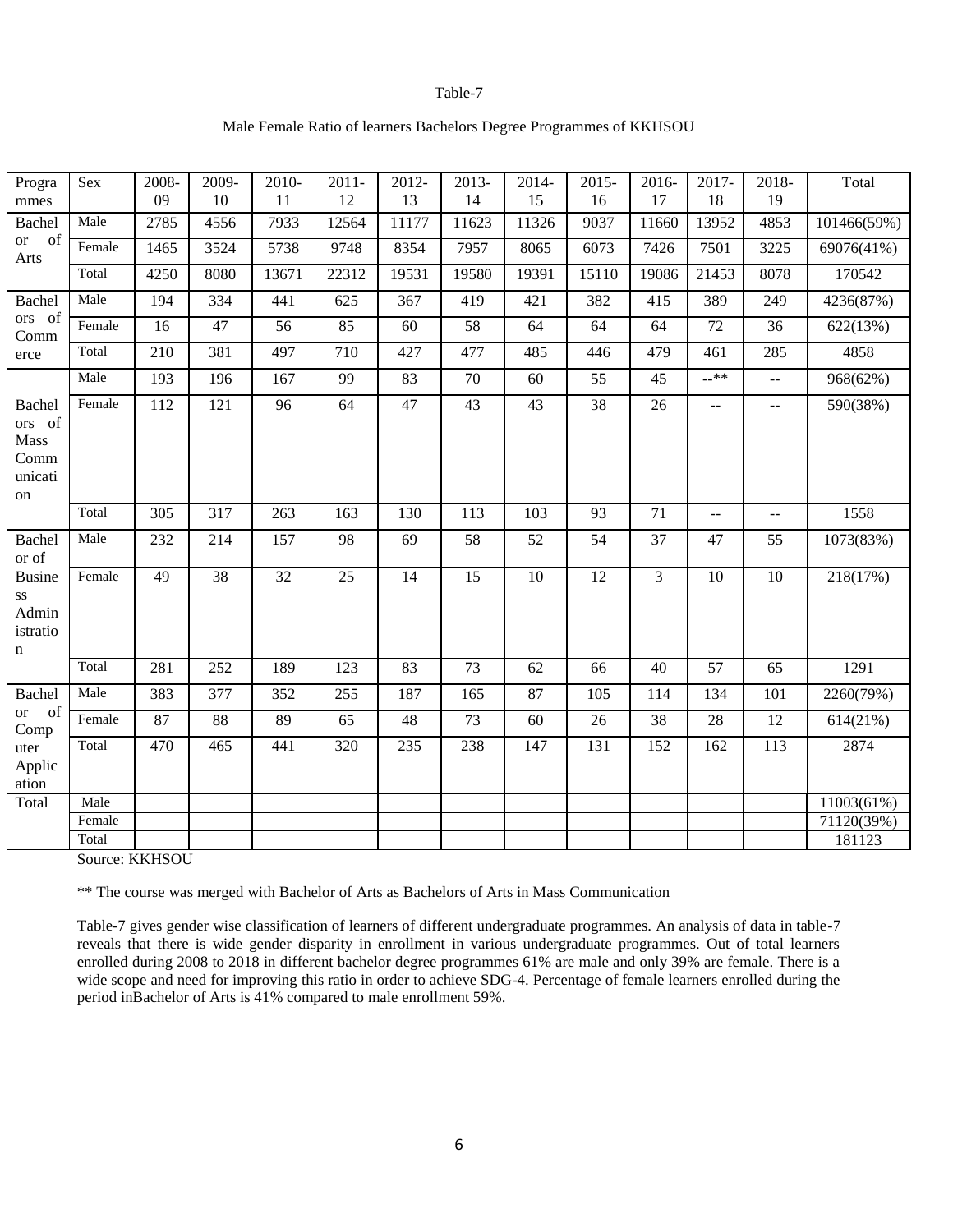### Table-8

| Programmes                              | 2010-         | 2011-12 | 2012-13 | 2013-14 | 2014-15 | $2015 - 16$ | 2016-17 | 2017-18 | 2018-         | Total |
|-----------------------------------------|---------------|---------|---------|---------|---------|-------------|---------|---------|---------------|-------|
|                                         | 11            |         |         |         |         |             |         |         | 19            |       |
| of<br>Master<br><b>Business</b>         | 21            | 61      | 46      | 93      | 96      | 83          | 168     | 168     | 44            | 780   |
| Administration                          |               |         |         |         |         |             |         |         |               |       |
| Master of Mass<br>Communication         | 12            | 34      | 35      | 39      | 38      | 22          | 22      | 03      | $\sim$ $\sim$ | 205   |
| of<br>Master<br>Computer<br>Application | 23            | 28      | 32      | 65      | 44      | 40          | 84      | 57      | $\sim$ $\sim$ | 373   |
| Master of Arts                          | --            | 1800    | 1909    | 1959    | 3127    | 3123        | 4279    | 4512    | 1180          | 21889 |
| Master of Social<br>Works               | $\sim$ $\sim$ | 161     | 200     | 76      | 344     | 252         | 388     | 430     | $-$           | 1851  |
| M.Sc. in IT                             | --            | --      | --      | 20      | 26      | 36          | 27      | 43      | $-$           | 152   |
| $\sigma$ f<br>Master<br>Commerce        | --            | --      | $-$     | $-$     | $-$     | --          | --      | $- -$   | 11            | 11    |
| Total                                   | 56            | 2084    | 2222    | 2252    | 3675    | 3556        | 4968    | 5213    | 1235          | 25261 |

## Enrollment in Master Degree Programmes of KKHSOU

Source: KKHSOU

Data in table-8 gives the trends of enrollment in Master Degree from 2010 to 2018. There is steady increase in overall enrollment of master degree programmes and a total of 25261 learners were enrolled during the period. Number of learners enrolled in master degree programmes has increased from 56 in 2010-11 to 5213 in 2017-18. Data in the table also reveals that maximum numbers of learners are enrolled in Master of Arts programme followed by Master of Social Work and Master of Business Administration.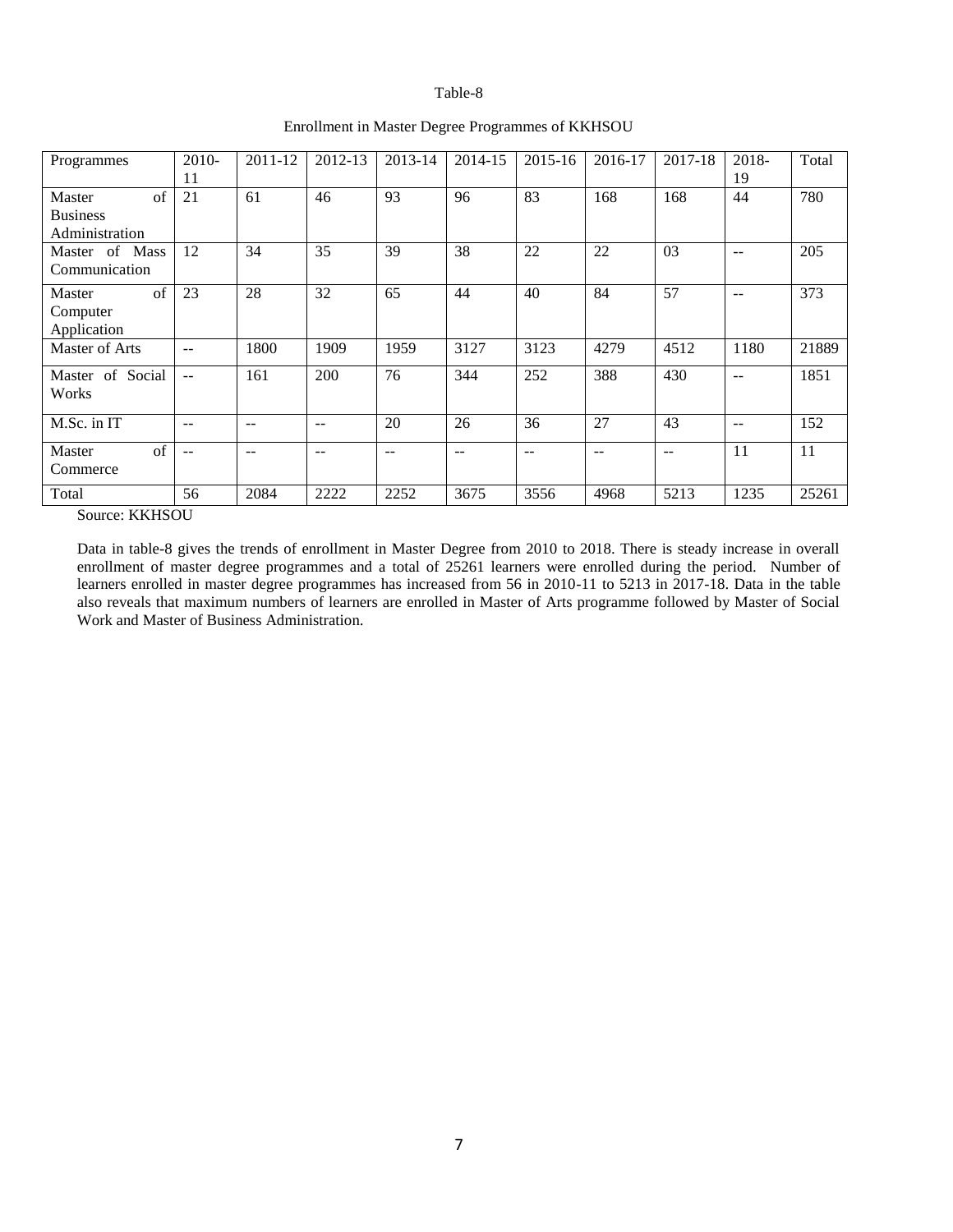#### Table-9

| Programmes                        | Sex    | 2012-          | $2013-$        | 2014-          | $2015 -$ | 2016-          | 2017-                   | 2018-19                 |             |
|-----------------------------------|--------|----------------|----------------|----------------|----------|----------------|-------------------------|-------------------------|-------------|
|                                   |        | 13             | 14             | 15             | 16       | 17             | 18                      |                         | Total       |
| of<br>Master                      | Male   | 38             | 78             | 69             | 63       | 138            | 127                     | 41                      | 554(79%)    |
| <b>Business</b><br>Administration | Female | 8              | 15             | 27             | 20       | 30             | 41                      | 9                       | 150(21%)    |
|                                   | Total  | 46             | 93             | 96             | 83       | 168            | 168                     | 50                      | 704         |
| <b>Master of Mass</b>             | Male   | 28             | 26             | 20             | 17       | 17             | $\overline{2}$          |                         | $110(69\%)$ |
| Communication                     | Female | $\overline{7}$ | 13             | 18             | 5        | 5              | $\mathbf{1}$            |                         | 49(31%)     |
|                                   | Total  | 35             | 39             | 38             | 22       | 22             | $\overline{3}$          |                         | 159         |
| of<br>Master                      | Male   | 23             | 46             | 30             | 26       | 55             | 38                      |                         | 218(68%)    |
| Computer<br>Application           | Female | 9              | 19             | 14             | 14       | 29             | 19                      |                         | 104(32%)    |
|                                   | Total  | 32             | 65             | 44             | 40       | 84             | 57                      |                         | 322         |
| Master of Arts                    | Male   | 832            | 838            | 1485           | 1474     | 1964           | 1928                    | 483                     | 9004(45%)   |
|                                   | Female | 1077           | 1121           | 1642           | 1649     | 2317           | 2584                    | 697                     | 11087(55%)  |
|                                   | Total  | 1909           | 1959           | 3127           | 3123     | 4281           | 4512                    | 1180                    | 20091       |
| Master<br>of                      | Male   | 126            | 155            | 194            | 140      | 208            | 216                     |                         | 1039(55%)   |
| Social<br>Works                   | Female | 74             | 121            | 150            | 112      | 180            | 214                     |                         | 851(45%)    |
|                                   | Total  | 200            | 276            | 344            | 252      | 388            | 430                     | $\mathbb{L} \mathbb{L}$ | 1890        |
| M.Sc. in IT                       | Male   |                | 18             | 21             | 28       | 20             | 41                      |                         | 128(84%)    |
|                                   | Female |                | $\overline{2}$ | $\overline{5}$ | 8        | $\overline{7}$ | $\overline{2}$          |                         | 24(16%)     |
|                                   | Total  | $\overline{a}$ | 20             | 26             | 36       | 27             | 43                      | $\mathbb{L} \mathbb{L}$ | 152         |
| Master of                         | Male   |                |                |                |          |                |                         | 9                       | 9(82%)      |
| Commerce                          | Female |                |                |                |          |                |                         | $\overline{2}$          | 2(18%)      |
|                                   | Total  | $\overline{a}$ | $-$            | $\overline{a}$ | $- -$    | $\sim$ $\sim$  | $\mathbb{L} \mathbb{L}$ | 11                      | 11          |
| Total                             | Male   |                |                |                |          |                |                         |                         | 11062(47%   |
|                                   | Female |                |                |                |          |                |                         |                         | 12267(53%)  |
|                                   | Total  |                |                |                |          |                |                         |                         | 23329       |

Male Female Ratio of learners of Master Degree Programmes of KKHSOU

**Sources:** KKHSOU

Table-7 gives gender wise classification of learners of different undergraduate programmes. An analysis of data in table-7 reveals that the more percentage (53%) of female learners are enrolled in master degree programmes compared to male learners (47%). However, if enrollment data of each master degree programme is analyzed it can be observed that only in Master in Arts programme female enrollment is high. Propensity of female learners is very low towards other master degree programmes as it shows wide gender disparity in enrollment percentage. It is a challenge before the University to reduce this disparity.

# **Improving skills of teachers**

One of the targets (4.c) under SDG-4 is, to substantially increase the supply of qualified teachers, including through international cooperation for teacher training in developing countries, especially Least Developed Countries (LDC) and Small Island Developing States (SIDS) by 2030. Realizing the importance of quality teachers especially in primary and pre primary school the government of Assam assigned the responsibility of imparting training and developing teaching skills among primary and pre primary school teachers of the state to KKHSOU. In five years the university trained 57728 government primary school teachers of the state of which 58% are male teachers and 42% are female teachers. From this year (2019) the university in collaboration with COL CEMCA, introduces one diploma programme and two certificate programmes viz. a) Diploma in Early Childhood Education for pre-school teachers; b) Certificate in Application of ICT in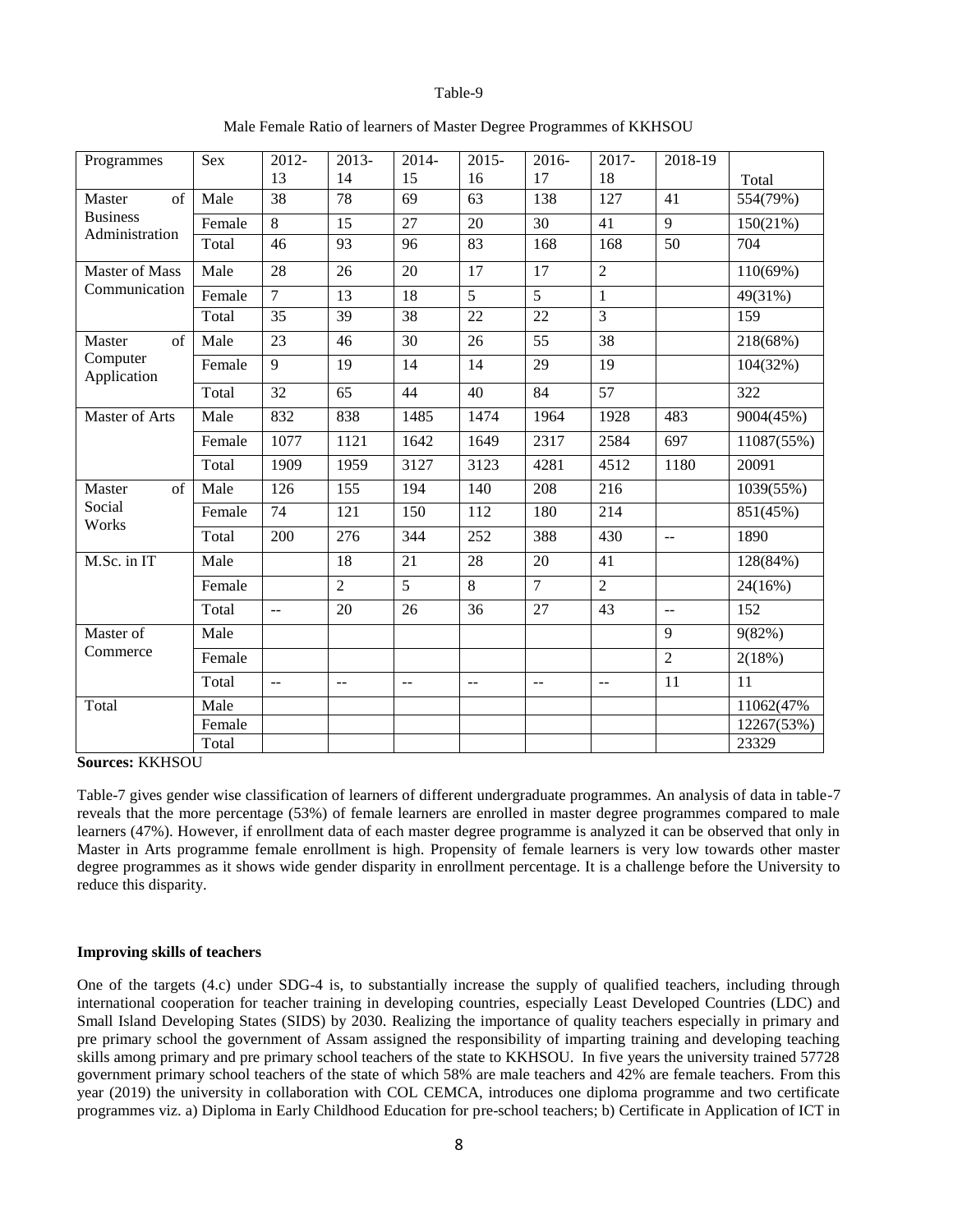School Education for upper primary and secondary school teachers; c) Certificate in Inclusive Education for school teachers in order to impart skills among the school teachers. All these efforts are in direction with the SDG 4(target 4.c). The following table gives year wise and sex wise details of teachers trained by KKHSOU.

| Numbers of Teachers Trained |            |         |         |         |         |         |       |  |  |  |  |
|-----------------------------|------------|---------|---------|---------|---------|---------|-------|--|--|--|--|
| Programmes                  | <b>Sex</b> | 2012-13 | 2013-14 | 2014-15 | 2015-16 | 2016-17 | Total |  |  |  |  |
|                             |            |         |         |         |         |         |       |  |  |  |  |
|                             |            |         |         |         |         |         |       |  |  |  |  |
| Diploma<br>1n               | Male       | 4956    | 8486    | 8992    | 9316    | 1836    | 33586 |  |  |  |  |
| <b>Elementary Education</b> | Female     | 4382    | 5846    | 5082    | 3965    | 4867    | 24142 |  |  |  |  |
|                             | Total      | 9338    | 14332   | 14074   | 13281   | 6703    | 57728 |  |  |  |  |

Table-10 Numbers of Teachers Trained

Source: KKHSOU

## **KKHSOU- Reaching to the Unreached**

KKHSOU with its motto "Education Beyond Barrier" played an exemplary role in promoting higher education in Assam. The University has more than 300 study centers across the state of Assam through which learners are enrolled. Most of these study centers are located in rural areas. Every Sunday study centres conduct counselling sessions for clearing doubts of the learners. The University is trying to make education accessible for all in the state of Assam so that it becomes a better place for living and its citizen can improve their standard of living. The University is trying to keep parity with SDG 4 which aims to ensure that all people have access to quality education and the opportunity for lifelong learning. The University has taken many steps in this regard. Some of them are analyzed as under-

- 1. **Free Education for Jail Inmates**: In Assam there are 31 Jails, with More than 10000 prisoners. Prisoners are the part of the society. To bring reforms in the life of prisoners KKHSOU has opened its study centres in 16 jails of the state so that they can live the life with dignity. The university provides complete free education to the jail inmates. So far 245 jail inmates had completed degree and diploma programmes from the university. At present 51 jail inmates are persuing different programmes under the University.
- 2. **Free Education for Differently able persons:** Life is more challenging for differently able persons. In our society they are underprivileged. Many times they are deprived of their rights. According to census 2011 data there are 21906769 (more than 21 million) differently able persons in India which is 2.1% of the total population. Out of total differently able population only 10% are graduate and above. The population of differently able person in Assam is 480065. The KKHSOU from its inception is offering free education to the differently able persons of the state for giving opportunity of higher education.
- 3. **Free Education for Transgender:** Transgender community in India has been living alongside for centuries but never had the same privilege in terms of access to resources or even as such an adequate environment to grow up like the rest. Exclusion from family and society, restricted access to education serves as obstacles to the basic foundation for an individual to grow and develop. With less or no education at all, it diminishes their prospects of getting better employment opportunities. In census 2011 data related to transgender were collected for the first time. As per census 2011, In India, total population of transgender is around 4.88 Lakh and in Assam it is 11374. The KKHSOU has taken the noble initiative of providing free education to transgender community.
- 4. **Conducting Awareness Programmes**: India lives in villages. According to 2011 census data 72.18% Indian lives in rural areas. People living in rural areas are less aware about education. Beside that the number of institutions providing higher education in India is less compared to her population. In order to make people aware about higher education in general and educational opportunities offered by KKHSOU in particular, the university holds awareness programmes in various parts of the states.
- 5. **Industrial visit for creating awareness:** There are a few numbers of industries operating in some areas of Assam. A good numbers of workers work there of which maximum are college dropouts and there are people working in administration and management of the industries who need MBA and diploma in human resource management, diploma in business management and sales and marketing management for improving their skills. This year team of University faculties and officials visited 15 such industries for creating awareness about the educational opportunities that the University is offering.
- 6. **Phone-in-Radio Programme:** Radio is a popular medium to reach people. For sensitizing people about ODL, the University broadcast live phone-in-radio programme through All India Radio (National Broadcaster) Guwahati Centre every Thursday from 9.15 A.M. to 10.15 A.M. Faculties and administrative staff of the University take part in the programme. Besides this, the University broadcast "EKLAVYA" an educational programme through two centres (Guwahati and Dibrughar ) of All India Radio, every Saturday from 8PM to 8.30PM.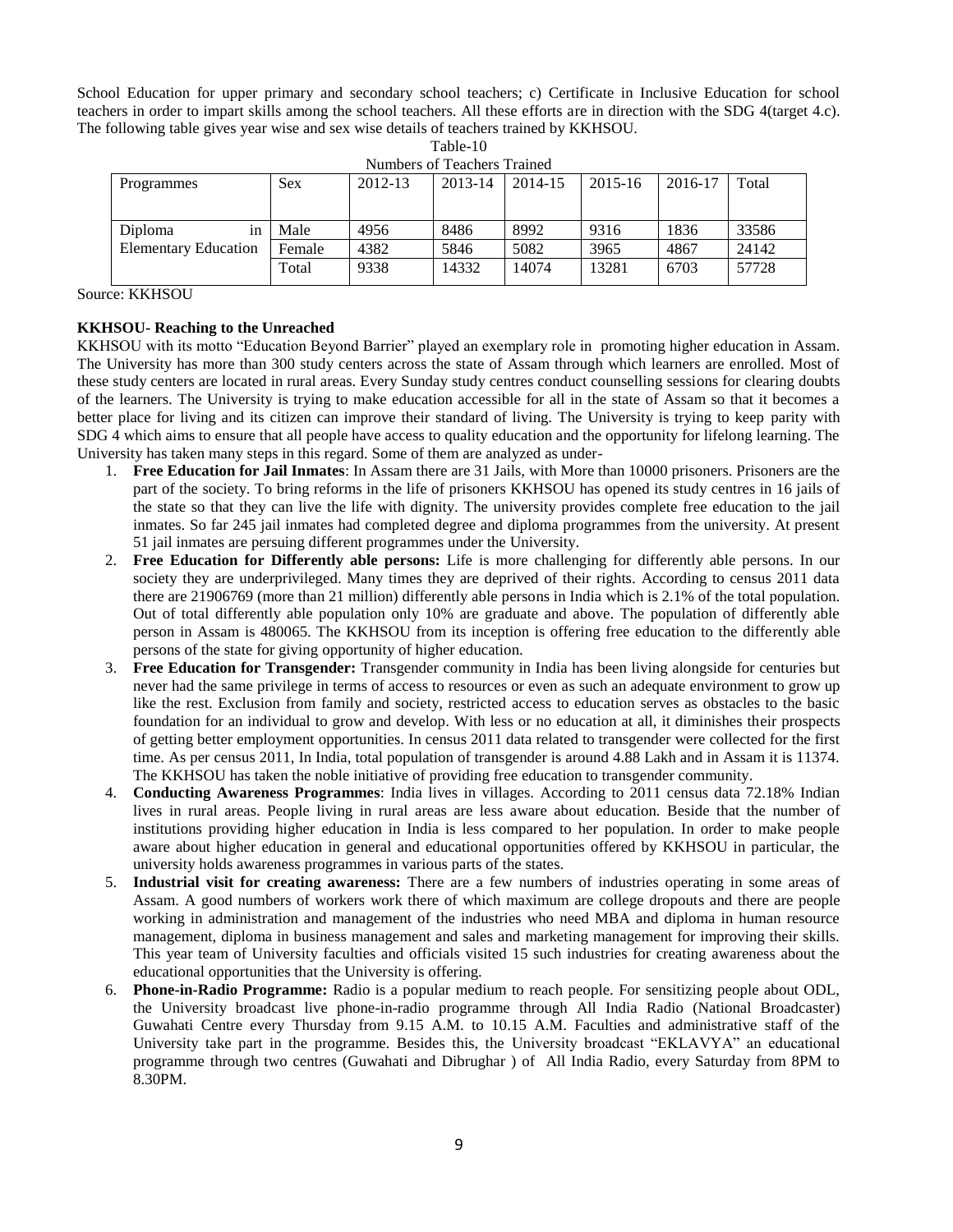- 7. **Community Radio**: In India the concept of community radio is quite of a recent origin. KKHSOU took the first initiative to launch the first community radio service of the State of Assam. The University aims to provide education beyond barriers to reach the unreached of the society, has launched the first community radio "JANAN TARANGA" of the north east on 28th of January, 2009 at 90.4 MHz. Jana Tarang broadcast programmes from 9 AM to 8PM every day. The programmes include educational issues, social issues, environmental issues, programme for youth, music, news etc.
- 8. **Television Programme**: The University telecast live TV programmes of half an hour through regional private television telecasters from time to time for sensitizing people about ODL. Recently an MOU has been signed with Doordarshan the national television broadcaster to telecast programmes of the University.
- 9. **Concession for women and defence personnel:** The University is fully determined to reach the last person standing in the queue. In order to promote education and lifelong learning among the citizens specially the underprivileged class of the society the university has adopted a fee concession policy, Accordingly a concession of Rupees 1000/ is allowed on 1St semester admission fees of all master degree programmes for female and defence personnel and a concession of Rupees  $500/$  is allowed on  $1<sup>St</sup>$  semester admission fees of all under graduate degree programmes for female and defence personnel.

# **Quality at KKHSOU**

The KKHSOU from its inception is trying to provide quality education to its learners. Here, quality means quality of the content of SLM. In order to monitor the quality of education offered by KKHSOU, the University established Centre for Internal Quality Assurance (CIQA) in a revamped manner in the year 2017 as per UGC guidelines. In order to maintain the quality of Self Learning Materials (SLMs) the CIQA has been conducting regular workshops for SLM writers. CIQA also holds SLM audit programme for evaluation of SLMs. Recently CIQA has launched a learner feedback system through which feedback related to various issues like quality of SLM, course curriculum, counseling sessions, study centre, examinations are sought from the learners. CIQA also organized stakeholders meeting from time to time for taking the views of different stakeholders on different issues related to KKHSOU and ODL.

From the discussion it is understood that the programmes offered by KKHSOU, gives an opportunity to all groups of people to access education. Learners can lead a meaningful and improved life following educational attainment. KKHSOU is providing justice in terms of providing equity education and education for underprivileged section of the society. KKHSOU is promoting the concept of lifelong learning by giving the opportunity to enroll in different programmes to the people of all age groups. The KKHSOU has contributed significantly in improving the skill of school teachers through diploma and certificate programmes. The University is able to expand the horizon of higher education in the state of Assam and contributing towards the attainment of SDG-4.

#### **Conclusions**

To achieve SDGs, spreading quality education among the masses is must. Education is the precondition for empowering people in terms of their socio-economic and political development. The KKHSOU is playing an important role in this respect and has been striving to educate more and more people in the state of Assam. The KKHSOU and the ODL system in India are contributing significantly towards achieving SDG-4. However, it has a long way to go for making higher education available to all. There are a lot of things to do in terms of use of technology, introduction of new courses, research and innovation to give momentum to ODL system and fulfilling the targets of SDG-4.

#### **§§§**